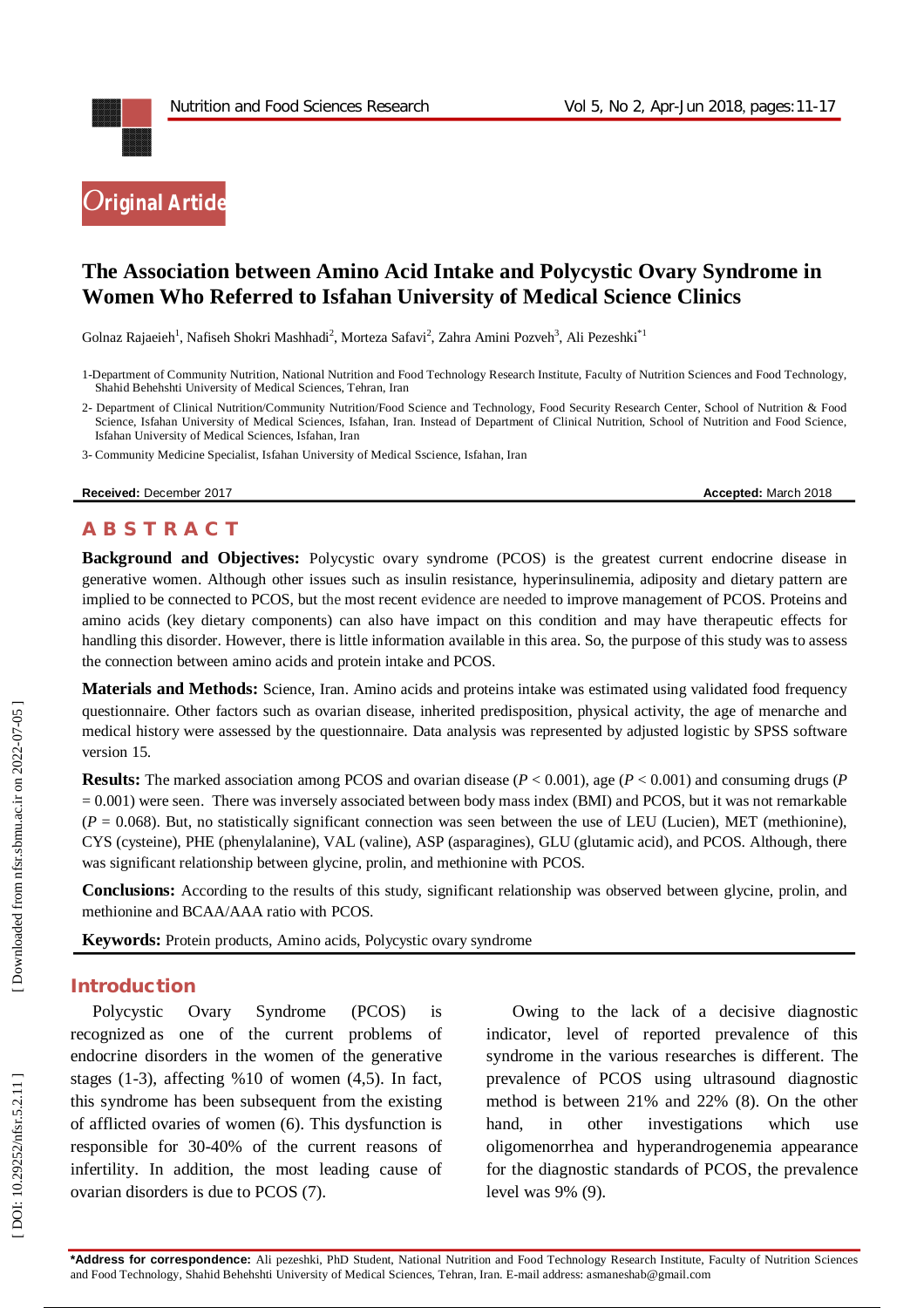The exact cause of PCOS is still unknown, nevertheless, some variable, for instance, insulin resistance/hyper insulinaemeia, adiposity, genetic factors, environmental factors, and hormonal factor such as hyper androgenemia, hyperprolactinemia, hypothyroidism or thyroid -related dysfunctions and type of food intake, all may be connected to developing PCOS [10 -12]. Besides correlation of PCOS symptoms with those associated with metabolic syndrome, there is some evidence to present PCOS as a pro -inflammatory state and Chronic low -grade inflammation has been suggested as a key contributor of the pathogenesis and development of polycystic ovary syndrome (13 and 14).

Regarding the dietary factors, the intake of some micronutrient were significantly low in women with PCOS [7]. Furthermore, low carbohydrate diet and weight loss worked as anti -inflammatory agents, improving fertility outcomes in PCOS (15 and 16).

Animal products include both saturated and unsaturated fats and some results suggest that a reverse relationship exists between both processed and unprocessed red meat with inflammation markers. However, to our knowledge, there are a few investigations focusing on the relationship between the type of dietary protein and amino acids with PCOS. However, there are some scattered studies evaluating the relationship between protein consumption and PCOS. Chavarro *et al,* evaluated the association intake of protein from animal and vegetable origin with the risk of ovulatory disorder infertility and revealed that switching animal sources of protein with vegetable sources may decrease ovulatory infertility (17). But, Karakas *et al,* assessed the dietary intake of protein intake in women with polycystic ovary syndrome compared with the placebo group and found that protein intake did not differ significantly (18). Due to data inconsistency , we aimed to assess the relationship between protein and amino acids intake and risk of polycystic ovary syndrome in women who referred to Isfahan university of Medical Science clinics.

## **Materials and Methods**

**Design of study and participants:** This retrospe ctively observational study was performed in Shahid Beheshti teaching hospital clinic in Isfahan, Iran. The data were collected to evaluate the connection between the values and quality of protein intake and

PCOS condition over the period of March to September 2013. The institutional ethics committee approved the study protocol and written informed consent was signed by the participants. Four hundred women (n=400) were recruited from general practitioner and specialists' hospital clinics by using a simple random sampling.

Due to the importance of inclusion and exclusion criteria for the study, it is worth mentioning that the metrics for the entrance in the study were the desiring to participate, lack of early puberty, lack of uterus cancer or pregnancy. Also, the subjects were prohibited to start study if they did not want to participate or diagnosed with chronic disease.

**Evaluation of variables:** The data of the food intakes were tested by the researcher using 168 items Food Frequency Questionnaire (FFQ), the questionnaire was explained for the patients and collected consumption information and completed from a given list of foods by them and analyzed by the N4 software . Participants were asked to recall how often, on average, they consumed a given amount of each food during the past single -year period. The amounts were in household or common measures such as 1 slice, 1 tablespoon (15 mL), or 1 cup (250 mL), representing 1 standard serve for each food. Response options ranged from "Never" to "4+ times a day." The validity and reliability of which were previously confirmed (19). The information on the history of ovary dysfunctions progression, genetics record, primary menstruation age, the background of thyroid diseases, the patients' medication history (any medicine or surgery), the duration of PCOS progression and physical activity were gathered by a nutritionist expert by means of a checklist. Physical activity information was obtained through interviews with the short version of International Physical Activity Questionnaire (IPAQ) and reported as metabolic equivalent (MET ) .

The weight and height of the participants were examined. The weight (kg) of the subjects were measured with clothes but without shoes with an accuracy of 0.1 kg. The height of participants was calculated without shoes to the nearest 0.1 cm by a measuring tape. The body mass index was calculated by dividing the weight (kg) value by the square root of height (m) value ( $\text{kg/m}^2$ ). The PCOS disorder was recognized by sonography indicative valuation and

Downloaded from nfsr.sbmu.ac.ir on 2022-07-05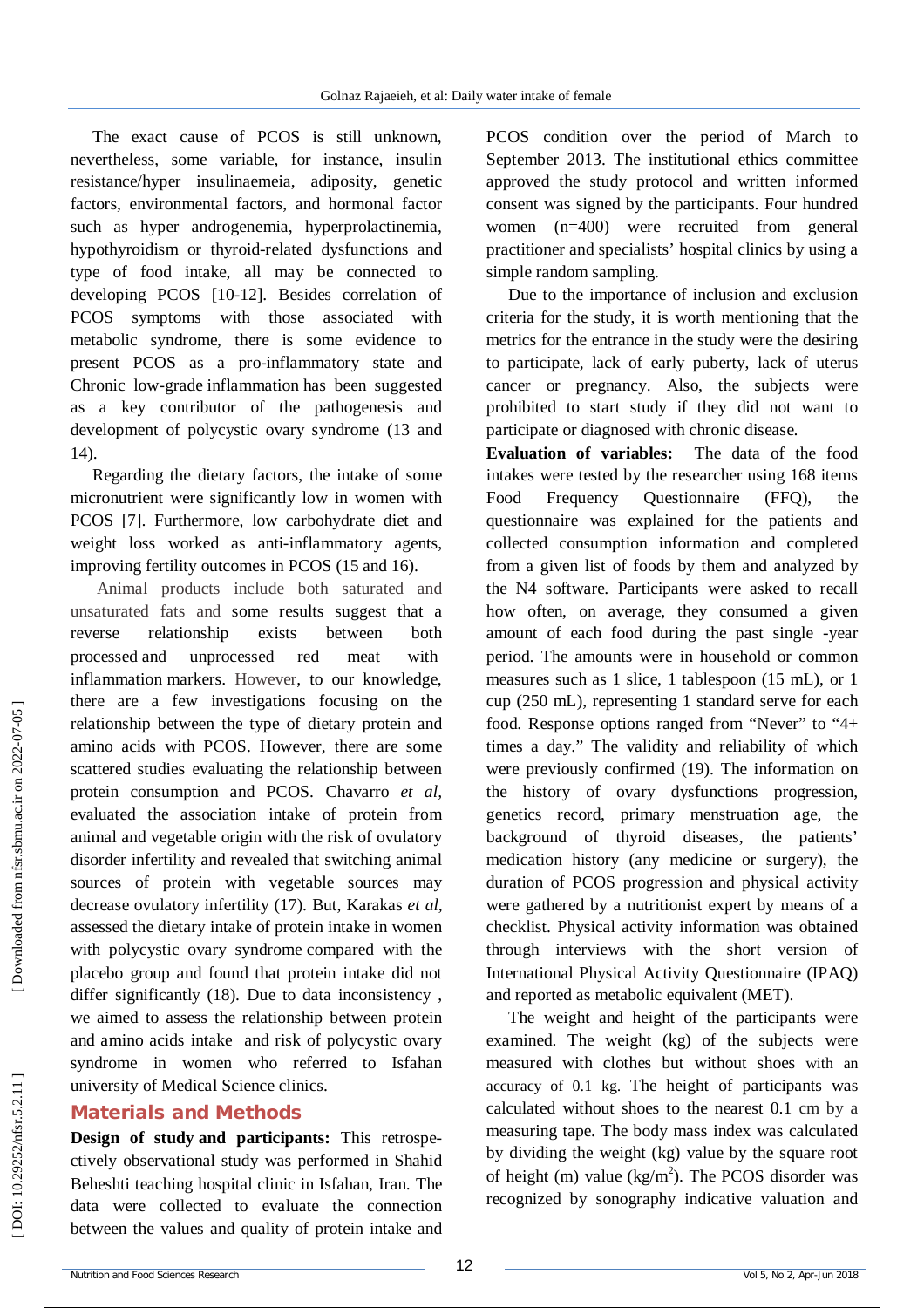project supervisor checked patients' clinical appearances.

**Statistical analysis:** Data analysis was done by the SPSS software version 15. Data are shown as mean  $\pm$ standard deviation (SD). *P* value of  $\leq 0.05$  was considered significant. Chi -Square Test and Fisher's exact test were suggested for categorical and nominal variables. Student *t* test was used after using Levene's test for equality of variance to compare participants' age, age at menarche and their BMI. Mann -Whitheny test was used for comparing patients' calorie intake. Random sampling was performed. The power of the study was (1 -B) 0.80, and significance level was 5% (two -sided). Furthermore, the ratio of PCOS -afflicted patients and the sampling error were expected to be 50% and 0.07%, so the sample size was identified as many as 400.

#### **Results**

This study was performed on 400 women administered to the Shahid Beheshti hospital clinics. The mean age of participants was  $29.5 \pm 4.8$  years old and the mean of their BMI was  $24.1 \pm 4.8$ . The prevalence of PCOS in this study was documented to be 9.9%. Based on the preliminary analysis of data (descriptive analysis), as presented in table 1, no differences appeared between PCOS patients and other participants as regards to their age at menarche, BMI, exercise, calorie intake and other disease prevalence such as diabetes and thyroid disease, nevertheless the PCOS patients were considerably younger than others (p value= 0.008). Additionally, the background of ovarian diseases, genetics and drug use were different between the two groups (table 1). No significant changes were found in physical activities between the two  $(p=0.62)$ .

| Variables                           |                             | PCO <sub>s</sub> |              | p-VALUE        |
|-------------------------------------|-----------------------------|------------------|--------------|----------------|
|                                     |                             | N <sub>o</sub>   | Yes          |                |
| Ovarian disease <sup>4</sup>        | $No(N\%)$                   | 281(94.3)        | 17(5.7)      | $\sqrt{0.001}$ |
|                                     | Yes $(N\%)$                 | 63(75)           | 21(25)       |                |
| Fields inherited <sup>4</sup>       | $No(N\%)$                   | 306(92.4)        | 25(7.6)      | 0.001          |
|                                     | Yes $(N\%)$                 | 41(77.4)         | 12(22.6)     |                |
| Exercise <sup>4</sup>               | Very low $(N\%)$            | 151(89.9)        | 17(10.1)     | 0.86           |
|                                     | Low $(N\%)$                 | 50(87.7)         | 7(12.3)      |                |
|                                     | Moderate (N%)               | 96(89.7)         | 11(10.3)     |                |
|                                     | High $(N\%)$                | 28(90.3)         | 3(9.7)       |                |
|                                     | Very high $(N\%)$           | 9(100)           | (0.0)        |                |
| Other diseases <sup>1</sup>         | $No(N\%)$                   | 307(91.1)        | 30(8.9)      | 0.081          |
|                                     | Yes $(N\%)$                 | 39(83)           | 8(17)        |                |
| Medication4                         | Oral glucose-lowering Drug% | 3.8              | 27.4         | < 0.001        |
|                                     | Thyroid treatment drug%     | 31               | 27           | 0.1            |
|                                     | Other medication%           | 5                | 7            | 0.2            |
| BMI( $\text{kg/m}^2$ ) <sup>2</sup> | Mean(SD)<br>$NO = 376$      | 24.13(4.5)       | 23.99(6.7)   | 0.684          |
| AGE <sup>2</sup>                    | mean(SD)<br>$NO = 385$      | 29.84(6.6)       | 26.78(6.9)   | 0.008          |
| $Kcal^3$                            | mean(SD)<br>$NO = 381$      | 6410(30781.9)    | 4274(3673.2) | 0.94           |
| Age at menarche <sup>2</sup>        | mean(SD)                    | 13.35(2)         | 13.02(2.8)   | 0.359          |

#### **Table 1.** The health condition characteristics of participants

1- Other disease: diabetes, thyroid disease 2-T-test 3-Mann - Whiteny Test 4-Chi-Square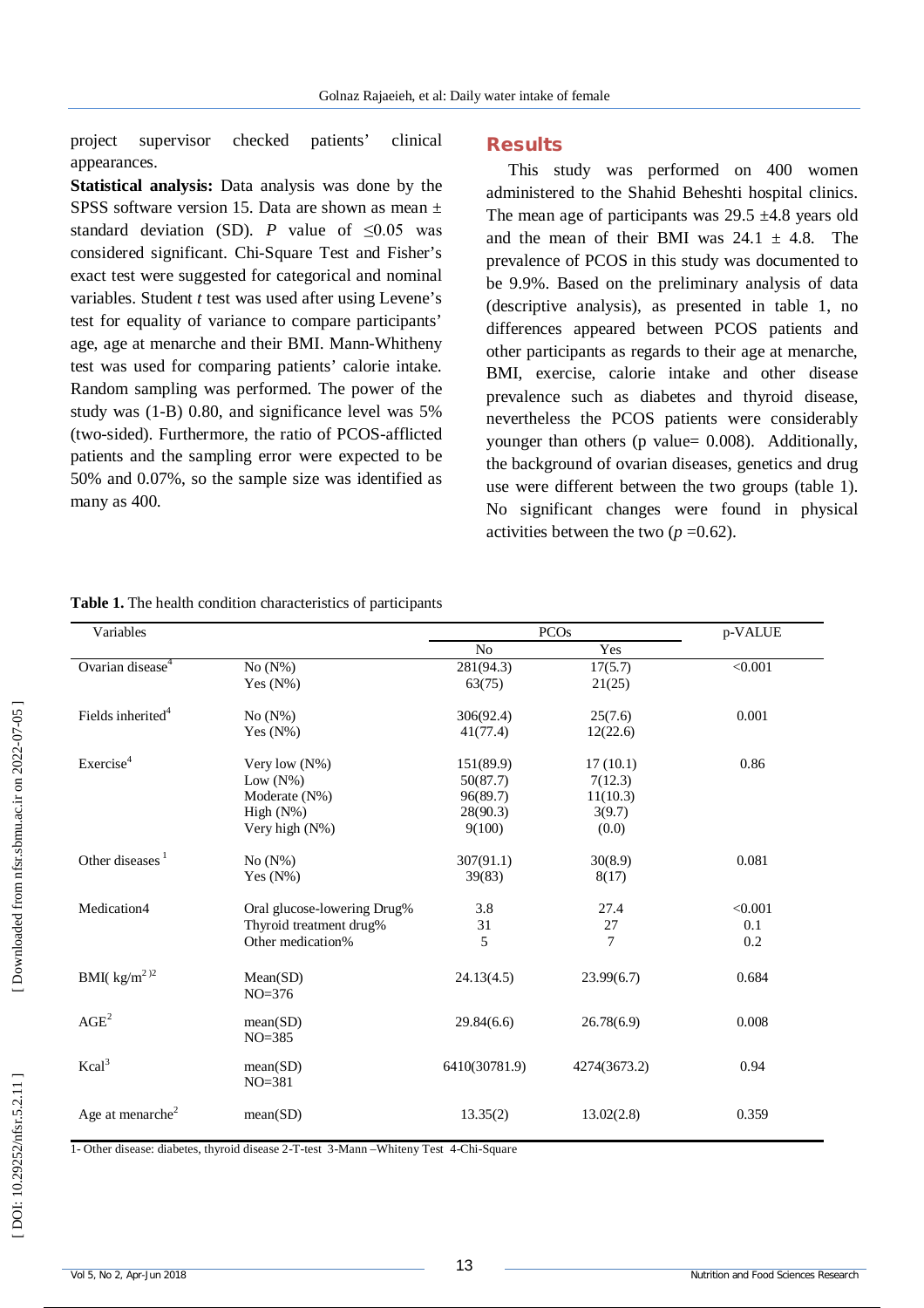Considering the importance of family history, 22.6% of the patients with PCOS were shown to have a family history of PCOS. After adjusted logistic regression for medication, logistic regression analysis discovered that there was no relationship between genetics and PCOS  $(p=0.13)$ , in contrast, a negative association was detected between the background of ovarian diseases (OR=0.2 CI (95%) = 0.082 -0.490; P<0.001), age (*p*=0.012, OR=0.9 CI (95%) = 0.787 - 0.934), as confounding variables and PCOS. Based on the results, BMI and PCOS are not significantly associated (*p* -value=0.068).

However, no statistically important association was observed between the intake of LEUC, METH, CYS, PHE, VAL, ASP, GLUT, total protein and PCOS. Based on the results, the consumption of Met and PCOS were not significantly related but their relationship may be notable (p value=0.068) (table2). So that for every 1mg increase in methionine intake may lead to a decrease in PCOS disorder by 0.6%. And every 1mg increase in the Glycine intake, leads to a %2 -decrease in the risk factors of PCOS. Conversely, every 1mg increase in the prolin consumption resulted in a %6 rise in the risk factors (table 2).

## **Discussion**

In this study, the effect of amino acids and protein intake was assessed in patients with PCOS. In this study, after adjusted logistic regression for medication, significant connection was observed between glycine, prolin, and methionine with PCOS.

Although studies on the metabolic profiles of PCOS patients are limited to the plasma values (20). Some evidence has recommended that a diet with replacement f carbohydrates with protein has metabolic benefits in the treatment of polycystic ovary syndrome (PCOS) (21). Nonetheless, Azadbakht *et al,* revealed that increased red meat intake is related to inflammation risk (22).

Hemmings *et al* conducted a study to assess amino acid profiling in human oocytes with different competence to mature to metaphase II (MII) in vitro. The result showed that the reduction of key amino acids was connected to the maturation potential of human oocytes in vitro. Arrested oocytes at the germinal vesicle (GV) stage discharged, had significantly more valine and isoleucine than those which developed to metaphase I (MI) or metaphase II (MII) (23).

| Variable             | CI(95%)       | $OR(adjusted^*)$ | P-value |
|----------------------|---------------|------------------|---------|
| <b>MALT</b>          | $0.99 - 1$    | 0.99             | 0.096   |
| <b>LEUC</b>          | $0.99 - 1$    | 0.99             | 0.14    |
| <b>MET</b>           | $0.98 - 1$    | 0.99             | 0.06    |
| <b>CYST</b>          | $0.99 - 1$    | 1                | 0.27    |
| <b>PHE</b>           | $0.99 - 1$    | 0.99             | 0.13    |
| <b>TYR</b>           | 1.001-1.003   | 1                | 0.003   |
| <b>VAL</b>           | $0.93 - 1$    | 0.96             | 0.083   |
| <b>ARG</b>           | 1.001-1.01    | 1                | 0.013   |
| <b>ASP</b>           | $1-1.005$     | 1                | 0.098   |
| GLU                  | 0.992-1.041   | $\mathbf{1}$     | 0.2     |
| <b>GLY</b>           | $0.97 - 0.99$ | 0.98             | 0.01    |
| <b>PRO</b>           | 1.003-1.073   | 1.04             | 0.034   |
| <b>BCAA/AAA</b>      | $0.98 - 0.99$ | 0.96             | 0.04    |
| KCAL**               | 1.000-1.000   | $\mathbf{1}$     | 0.083   |
| AGE                  | $0.85 - 0.98$ | 0.9              | 0.012   |
| Ovarian disease      | 3.2-19.11?    | 7.8              | 0.001   |
| BMI                  | $0.97 - 1.1$  | 1                | 0.19    |
| Fields inherited     | $0.71 - 5.1$  | 2?               | 2?      |
| Other diseases       | $0.65 - 6.1$  | $\overline{c}$   | 0.22    |
| Medication           | 1.33-8.9      | 3.4              | 0.11    |
| Age at menarche      | $0.73 - 1$    | 0.87             | 0.1     |
| <b>TOTAL PROTEIN</b> | $0.96 - 1$    | 0.98             | 0.211   |
|                      |               |                  |         |

**Table 2.**  The relationship between type of amino acid, total protein intake and other factors on risk of PCOSs

\*: OR was adjusted for drugs

\*\*: as reference group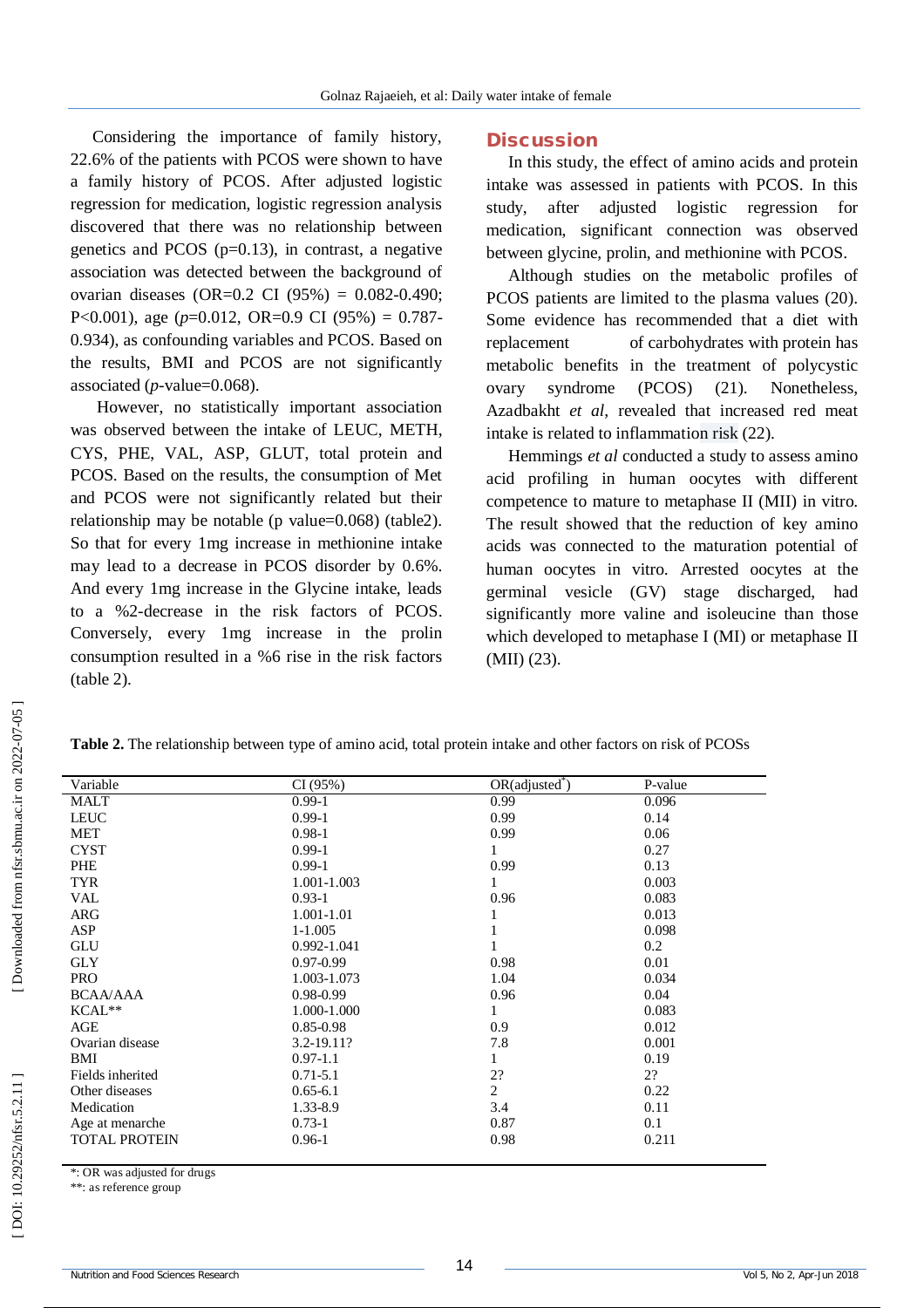Additionaly, the lack of balance amongst pro and anti -inflammatory cytokines and impaired glucose tolerance in the plasma, contributed to the pathophysiology of PCOS (24). It has also been shown that the levels of anti -inflammatory cytokines can be increased by glycine while reducing the values of inflammatory cytokines (25, 26, 27), which may interrupt with steroidogenesis, follicular maturation and ovulation and thus support ovarian dysfunction (28, 29). Our result indicated that glycine has inverse relation to PCOS  $(P<0.5)$ . Moreover, glycine treatment reduces the levels of pro -inflammatory cytokines and ameliorates glucose metabolism in T2DM (30,31). Therefore, glycine may be measured as the advantageous dietary factor for patients with inflammation disorders, such as PCOS subjects. In association with serine, it is probable that it applies to similar properties to glycine through transfiguration to glycine (32, 20).

Additionally, researchers observed that the amount of valine and tryptophan were generally raised in PCOS groups. Unlike that, the levels of glycine in four phenotypes of PCOS were reduced remarkably in comparison with the corresponding control group. Moreover, upper levels of alanine, serine, threonine, phenylalanine, ornithine and tyrosine were observed in ovulatory PCOS patients (37).

Also, in this study, it was found that BCAA/AAA ratio had inverse correlation to PCOS risk. Chun -mei Zhang accompanied a prospective study in PCOS subjects (20). The rate of aromatic amino acid (AAA) were augmented in PCOS participants, non -dependent to obesity, whereas the levels of branched -chain amino acid (BCAA), glutamic acid, phenylalanine, alanine, and arginine enhanced with body mass index regardless of the PCOS condition. This study showed that advanced levels of leucine, valine and glutamic acid were detected in insulin resistant PCOS group. Furthermore, serine and glycine levels were highly associated with PCOS patients  $(r = 0.67)$ .

Equally Carmina *et al*, had reported that the total levels of numerous amino acids was blocked in ovulatory women with PCOS in comparison with the control group, which amplified protein synthesis in women that lean muscle mass was augmented (34). But, the production of the considered amino acids: serine, threonine, phenylalanine, tyrosine and ornithine were raised only in the an ovulatory PCOS groups, which signified that increment of these five

amino acids might be directly linked to ovulatory dysfunction through amplified ovarian uptake in PCOS patients (33).

The metabolic pathway associated with PCOS can be explained in this way. The afflicted metabolic pathways in PCOS patients involved the tricarboxylic acid (TCA) and other metabolic pathways. Also, circulating branched -chain amino acids and aromatic amino acids were connected to insulin resistance and diabetes mellitus in the prospective cohorts (33). Higher levels of peripheral glucose uptake and reduced hepatic lactate changes to glucose, proposed the enhanced glycolysis in muscle and prohibited gluconeogenesis in liver through existence of PCOS. Additionally, the PCOS patients were attended to have noticeable impairment of TCA cycle. This was revealed in the decreased citrate level and raised levels of plasma threonine, valine, phenylalanine and tyrosine, making a drop in succinyl -CoA and fumarate. Furthermore, the women with PCOS progressed quickly to a state of lipolysis and protein catabolism, via elevated values of plasma fatty acids and amino acids. An increased level of ornithine and diminished level of arginine guaranteed the unbalance of the urea cycle (34).

Tyrosine is an aromatic amino acid which is key in the synthesis of thyroid hormones, catecholamines, and melanin (35). Also, insulin commences its cellular responses by binding to the cellular receptor that contains insulin -stimulated tyrosine kinase activity. Amino acid such as glycine is involved in producing fumarat, pyruvate and succinyl coA. As these substances are essential factors in metabolism of carbohydrates, they can have an impact on insulin discharge (36).

The first limitations of this research was its cross sectional design which made it unable to find the cause -effect relations. The second limitation was not analyzing the hormonal balance like thyroid, prolactin and HOMA -IR (Homeostasis Model Assessment of Insulin Resistance) from the subjects. Inversely, the large number of the samples, lack of similar study in Iran directly addressing the connection between proteins and amino acids intake and PCOS, assessing the foods consumptions by means of a validated FFQ, using sonography test known as the most reliable method for PCOS diagnose were strength points of this study.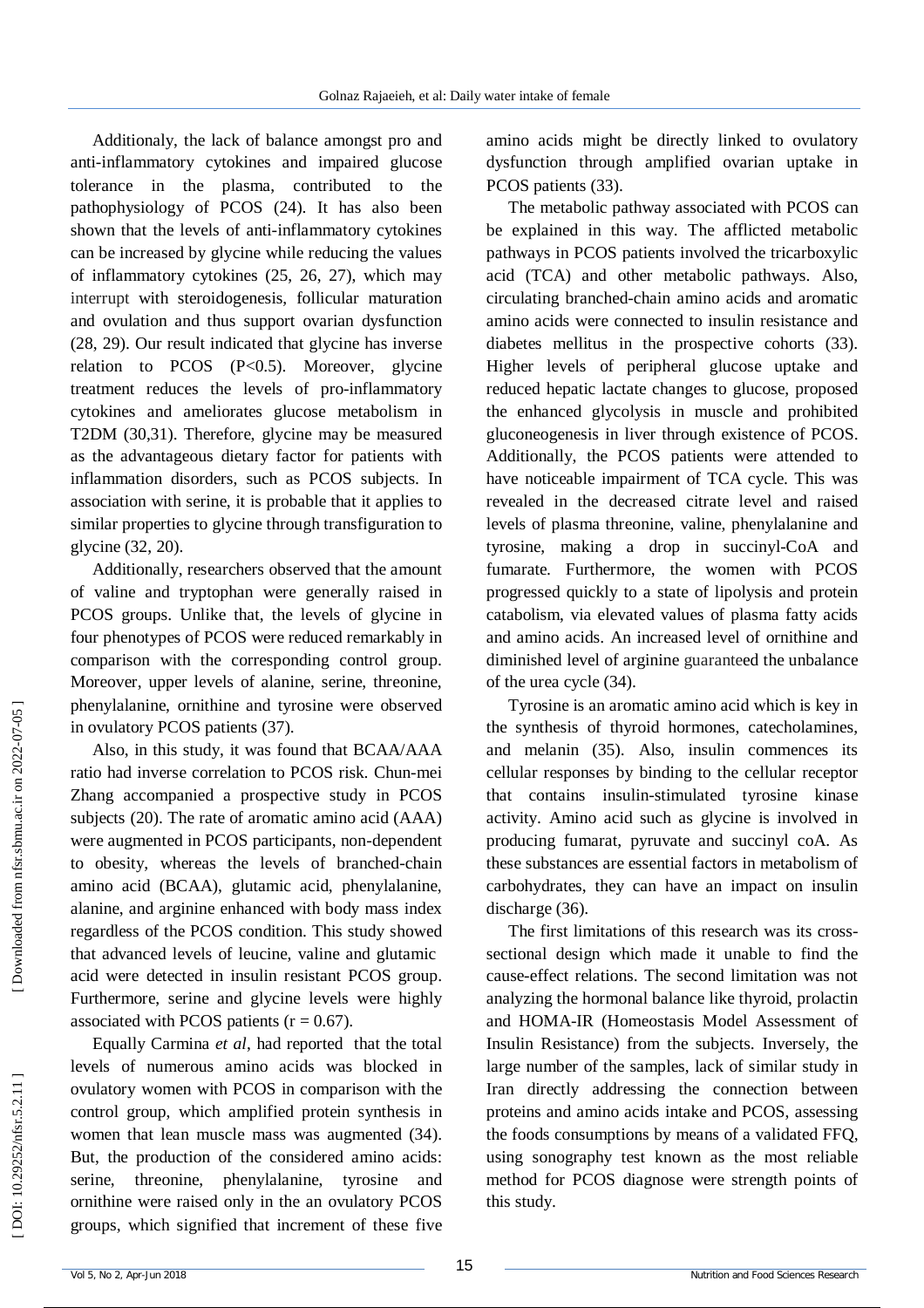More studies with more powerful designs are required to define the effect of different level of amino acids and protein intake on PCOS occurrence, symptoms and also treatment.

No conclusion?

### **Financial disclosure**

The authors declared no financial interest.

### **Funding/Support**

This work was financially supported by Isfahan University of Medical Science

#### **References**

- 1. Rajaeieh G , Marasi M , Zahra Shahshahan, Fatemmeh Hassanbeigi F, Safavi SM . The Relationship between Intake of Dairy Products and Polycystic Ovary Syndrome in Women Who Referred to Isfahan University of Medical Science Clinics in 2013. Int J Prev Med 2014; 6: 687 –694 .
- 2. Chavarro JE , Toth TL , Wright DL , Meeker JD , Hauser R. Body mass index in relation to semen quality, sperm DNA integrity, and serum reproductive hormone levels among men attending an infertility clinic. Fertil Steril. 2010 May 1;93(7):2222 -31 .
- 3. Gambineri A, Patton L, Vaccina A, Cacciari M, Morselli Labate AM, Cavazza C, et al. Treatment with flutamide, metformin, and their combination added to a hypocaloric diet in overweight -obese women with polycystic ovary syndrome: a randomized, 12 -month, placebo -controlled study. J. Clin. Endocrinol. Metab 2006; 10: 3970 -3980.
- 4. Le Donne M , Alibrandi A , Giarrusso R , Lo Monaco I , Muraca U, Ginecologica M. Diet, metformin and inositol in overweight and obese women with polycystic ovary syndrome: Effects on body composition. Minerva Ginecol 2012; 1 : 23 - 29.
- 5 . Pasquali R, Gambineri A, Cavazza C, Ibarra Gasparini D, Ciampaglia W, Cognigni GE, et al. Heterogeneity in the responsiveness to long -term lifestyle intervention and predictability in obese women with polycystic ovary syndrome. Eur J Endocrinol 2011; 1:53 -60.
- 6. Artimani T, Saidijam M, Aflatoonian R, Amiri I, Ashrafi M, Shabab N, et al. Estrogen and progesterone receptor subtype expression in granulosa cells from women with polycystic ovary syndrome. Gynecol Endocrinol 2015; 5: 379 -383.
- 7. Norman RJ, Dewailly D, Legro RS, Hickey T E. Polycystic ovary syndrome. The Lancet 2007; 370: 685 -697.
- 8. Pirak A, Kashani ZA, Azarkish F, Salehian T, Hagani H, Parsania Z, et al. A study on correlation between gestational diabetes and history polycystic ovary syndrome in women referred to Akbar Abady Hospital in Tehran 1998 -2005.Sci J Ilam Univ Med Sci 2009; 4:17 -25
- 9. Motta AB. The role of obesity in the development of polycystic ovary syndrome. Curr Pharm Des 2012; 1 0:2482 - 2491.
- 10. Kachoie A, Jahanipoor A, Ghahiri A. Evaluation of serum prolactin levels in patients with polycystic ovary syndrome. J Isfahan Med Sch 2012; 182 : 353 -358.
- 11. Barba G, Russo P. Dairy foods, dietary calcium and obesity: A short review of the evidence. Nutr Metab Cardiovasc Dis 2006; 6: 445 - 451.
- 12. Hajishafieha M. Causes and treatment of chronic anovulation: Institute Publications, Witnessed and Veterans; 2003 .
- 13. Salmabadi Z , Mohseni -Kouchesfahani H , Parivar K , Karimzadeh L. Effect of grape seed extract on lipid profile and expression of interleukin -6 in polycystic ovarian syndrome wistar rat model. Int J Fertil Steril 2017; 3: 176 - 183 .
- 14. Salih SM., Salama SA, Fadl AA, Nagamani M, Al -Hendy A. Expression and cyclic variations of catechol-O-methyl transferase in human endometrial stroma. Int J Fertil Steril 2008; 3: 789 -797.
- 15. Szczuko M , Zapałowska -Chwyć M, Maciejewska D, Drozd A , Starczewski A , Stachowska E. High glycemic index diet in PCOS patients. The analysis of IGF I and TNF -α pathways in metabolic disorders. Med. hypotheses 2016: 42 -47.
- 16. Ahmadi A, Akbarzadeh M, Mohammadi F, Akbari M, Jafari B, Tolide -Ie H. Anthropometric characteristics and dietary pattern of women with polycystic ovary syndrome. Indian J Endocrinol Metab 2013; 4: 672 –676.
- 17. Oono T, Yamasaki T, Zaitsu J, Saeki I, Iwamoto T, Harima Y, et al . Association of tyrosine with insulin resistance in hepatitis C virus -related chronic liver disease. Hepatol Res 2014; 10: E54 -E62
- 18 . Noakes M, Keogh JB, Foster PR, Clifton PM. Effect of an energy - restricted, high - protein, low -fat diet relative to a conventional high - carbohydrate, low -fat diet on weight loss, body composition, nutritional status, and markers of cardiovascular health in obese women. Am J Clin Nutr 2005; 6:1298-1306.
- 19. Hosseini -Esfahani F, Asghari G, Mirmiran P, Farahani PJ, Azizi F. Reproducibility and relative validity of food group intake in a food frequency questionnaire developed for the theran lipid and glucose study. Razi J Med Sci 2010; 6: 41 -55.
- 20. Zhang C, Zhao Y, Li R, Yu Y, Yan L, Li L, et al. Metabolic heterogeneity of follicular amino acids in polycystic ovary syndrome is affected by obesity and related to pregnancy outcome. Zhang et al. BMC Pregnancy Childbirth 2014; 11: 1-7
- 21. Sørensen LB1, Søe M, Halkier KH, Stigsby B, Astrup A. Effects of increased dietary protein -to -carbohydrate ratios in women with polycystic ovary syndrome. Am J Clin Nutr 2012 ; 1: 39 -48
- 22. Azadbakht L, Esmaillzadeh A. Red meat intake is associated with metabolic syndrome and the plasma C -reactive protein concentration in women. J Nutr 2008; 2: 335 -339.
- 23. Kelly CC, Lyall H, Petrie JR, Gould GW, Connell JM, Sattar N. Low grade chronic inflammation in women with polycystic ovarian syndrome. J Clin Endocrinol Metab 2001; 6: 2453-2455.
- 24. Amato G, Conte M, Mazziotti G, Lalli E, Vitolo G, Tucker AT, et al. Serum and follicular fluid cytokines in polycystic ovary syndrome during stimulated cycles. Obstet Gynecol 2003; 6: 1177 -1182 .
- 25. Garcia -Macedo R, Sanchez -Munoz F, Almanza -Perez JC, Duran -Reyes G, Alarcon -Aguilar F, Cruz M. Glycine increases mRNA adiponectin and diminishes pro inflammatory adipokines expression in 3 T3 -L1 cells. Eur J Pharmacol 2008; 3: 317 -321 .